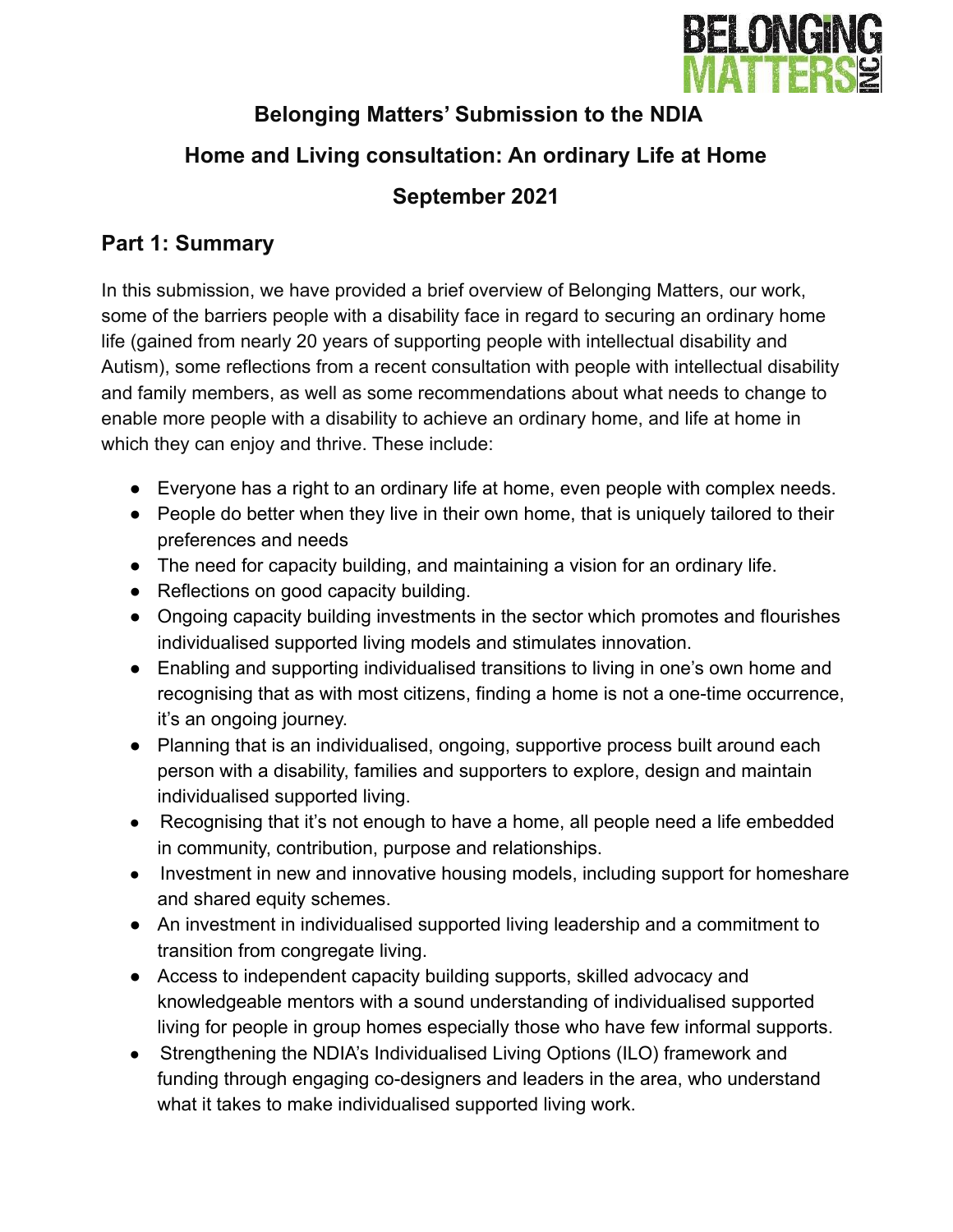

● Supporting the leadership of people with a disability and their families to share their stories and insights about having valued lives in ordinary homes.

## **Part 2: About Belonging Matters**

Belonging Matters is a not-for-profit capacity enhancing service that provides education, resources, mentoring and advice about social inclusion and belonging. It was developed in 2003 by people with disabilities and families who have a passion for social inclusion! We are people friendly and value driven.

### **Supports we provide**

Belonging Matters undertakes a range of activities and produces a range of resources that aim to inspire and build the knowledge and skills of people predominantly with intellectual disability and Autism, their families and allies to enable people with a disability to have opportunities and pathways typical of other citizens in the community - lives that are personally fulfilling, unique, socially inclusive and empowering.

We also provide personalised mentoring to enable people to create a vision for a good life in the community and plan for what might be needed to make it a reality. We are available to people over the long term as life changes, but by building the capacity of people themselves, this becomes less frequent.

Belonging Matters also invests in the leadership of people with a disability to mentor others and share their story. This is often a key to others creating change as they can see it can be done.

### **What informs our work with people with a disability and families**

Our work is informed by the lived experience of people with a disability and families through our board membership, feedback mechanisms and Belonging Matters Advisory Council and consultation work. The work of Belonging Matters has been informed by many leaders both nationally and internationally. Our organisation is a member of the National Alliance of Capacity Building Organisations (NACBO). At its foundation, Belonging Matters is guided by Social Role Valorisation (SRV). This informs us about why and how people are marginalised in society and what means we can use to address devaluation and marginalisation. A key means is through affording people with a disability access to the same opportunities and valued roles as everyone such as a home of their own and paid employment.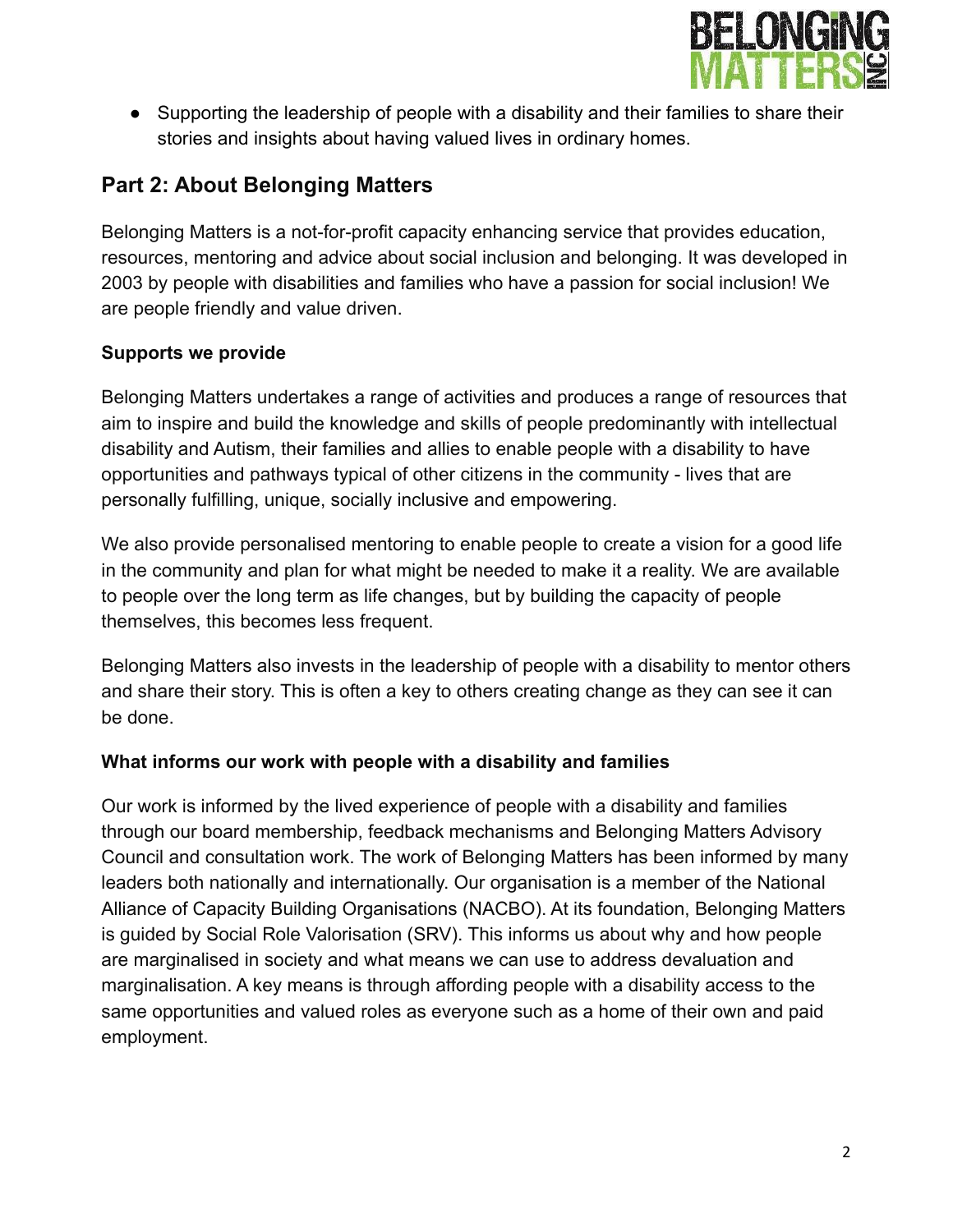

### **Contact**

This submission was written by Rebecca Feldman, Individualised Living Options Mentor, Belonging Matters.

For questions related to this submission please email Belonging Matters' CEO, Deb Rouget [deb.rouget@belongingmatters.org](mailto:deb.rouget@belongingmatters.org)

## **Part 2: Where are we now?**

"*There are approximately 1.1 million Victorians living with a disability. In 2018-2019, over 5,000 people with disability were living in 'residential services' as defined in the Disability Act. 86 percent of residents living in supported accommodation have an intellectual disability as their primary disability. Group homes are the dominant form of housing chosen for people moving out of large institutions and for people who do not have the choice to live with their family*". (Royal Commission Public Hearing Report 3, page 11).

Although practices vary across group homes, with some providing more positive environments than others, the Royal Commission evidence illustrates how people with a disability living in congregate care are experiencing an array of common negative consequences. They included:

- Significant lack of control over many aspects of their life.
- Lack of control over who enters their home.
- The living situation is compromised by competing needs of residents.
- Lack of privacy.
- A lack of choice about where you live, and who you live with, including significant compromises in compatibility, and at times, detrimental consequences for wellbeing and safety.
- Lack of choice about who provides supports and 'closed system' situations where a person has multiple support types provided by the one agency.
- Rigidity of routines that are not flexible around individual needs and are staff and agency centred, rather than person centred.
- Denial of basic choices, such as food, the times someone can go to bed and even when they can use the bathroom.
- Houses that look and feel like institutions, not like homes. (Royal Commission Public Hearing 3 Report p 67 - 71).

## **Part 3: What needs to change?**

### **Everyone's right to an ordinary life at home, even people with complex needs**

Underpinned by key legislation such as the UNCRPD, we need to start from a position that, regardless of a person's type or level of disability, they have the right to choose a comfortable and nurturing home where they experience freedom and autonomy. If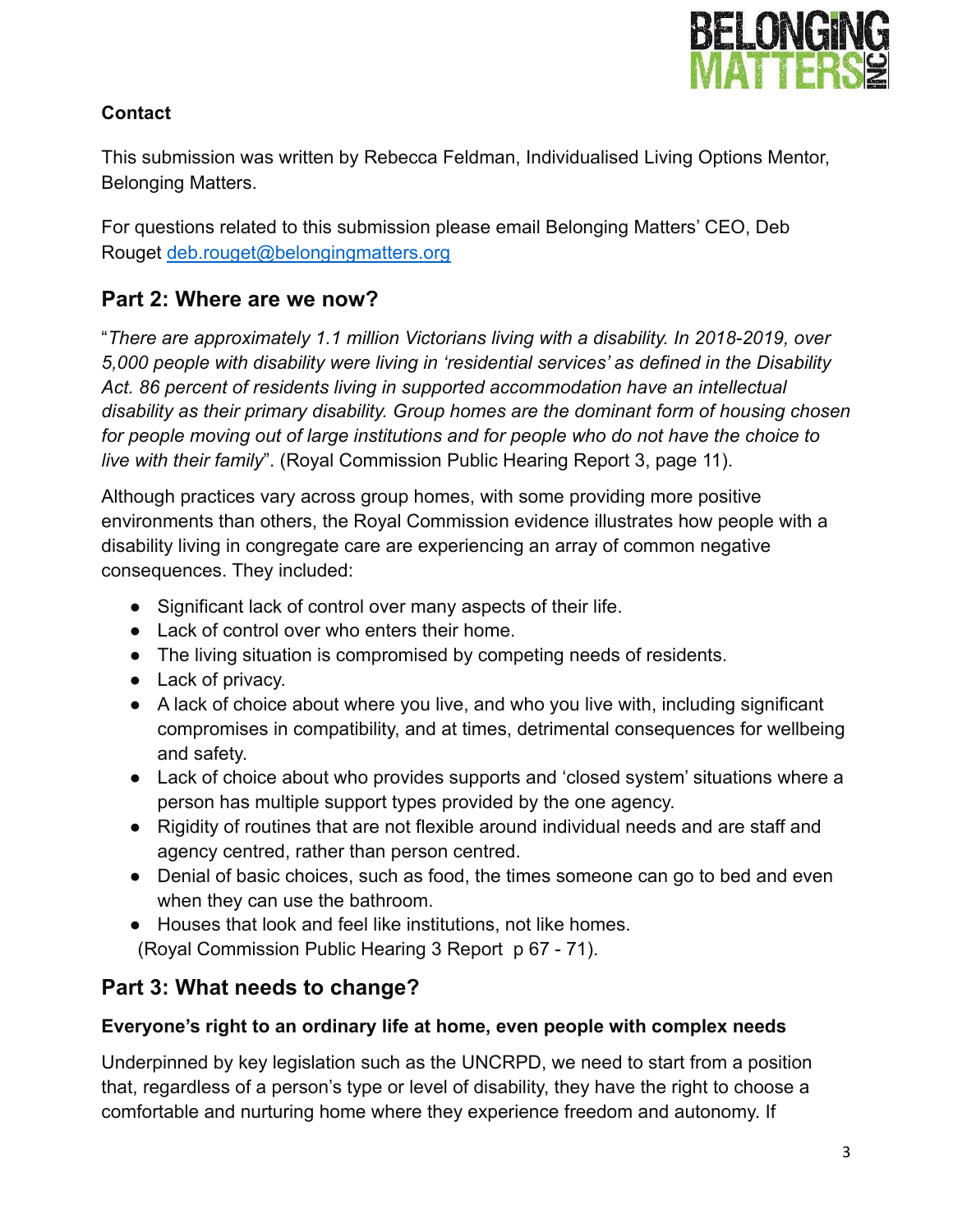

choosing to live with others, people should be surrounded by those they have chosen, are a good match and are not limited just to people who share the same diagnosis. People also need individually tailored, developmental and flexible supports to meet their needs and enable them to live well.

There needs to be a change in mindset where assumptions about some people with a disability, particularly those with more complex needs, are 'unsuitable' for anything other than group homes. Sharing stories of a range of people living successfully, including those with more significant needs, will be an important strategy in changing current thinking.

Recently an advocate engaged Belonging Matters in regard to a man with intellectual disability who was very keen to move into his own home away from a group home. The staff of the group home were adamantly opposed to this idea and enlisted the opinion of a GP, who determined that the person was not suited to a living option outside of congregate care, without even having a conversation about individualised supported living.

*"The doctor doesn't have experience around how moving out of home can work....it's all medical model thinking… one reason put forward was you can't get health care in your own home, you can only get it in a group home."*

This is not to say that there is not a role for some professional opinions in the lives of all of us, however, for people with a disability these opinions can almost become like a law, governing the whole extent of what is seen as possible for the person and their whole life.

A comprehensive report based on meta-analysis of literature and broad ranging consultation with people with a disability, families, advocates and peak bodies, as well as specialist agencies, reported on the elements of success in designing and implementing independent/individualised living options and supports for younger people with a disability. The report states

*"There were key elements to effective housing and support for people with disabilities. These were accessible homes in central locations, homeliness and privacy, clear rights and responsibilities, consumer control, individualised arrangements, flexibility of support, protection and enhancement of informal relationships, a sense of belonging to a community, responsive services and personal safeguards"* (Taleporos, et al, p6). We would encourage the NDIA to review this report. HOUSING [AND SUPPORT FOR YOUNGER](https://individualisedliving.com.au/wp-content/uploads/sites/3/2020/12/YDAS_PDF_Project-HOUSING-AND-SUPPORT-FOR-YOUNGER-PEOPLE.pdf) [PEOPLE WITH DISABILITIES TRANSITIONING TO INDEPENDENT LIVING:](https://individualisedliving.com.au/wp-content/uploads/sites/3/2020/12/YDAS_PDF_Project-HOUSING-AND-SUPPORT-FOR-YOUNGER-PEOPLE.pdf) [\(individualised living.com.au\)](https://individualisedliving.com.au/wp-content/uploads/sites/3/2020/12/YDAS_PDF_Project-HOUSING-AND-SUPPORT-FOR-YOUNGER-PEOPLE.pdf)

Well planned and supported housing options tailored to individuals, with sufficient supports inbuilt, have been shown to be successful in enabling positive outcomes for people, even those with complex needs. The Quality and Outcomes of Individual Supported Living (ISL) Arrangements for Adults with Intellectual and Developmental Disabilities (Cocks, et al 2018) undertook 3-stage longitudinal study including the review of 130 ISL's across Western Australia, New South Wales and Victoria, of people with developmental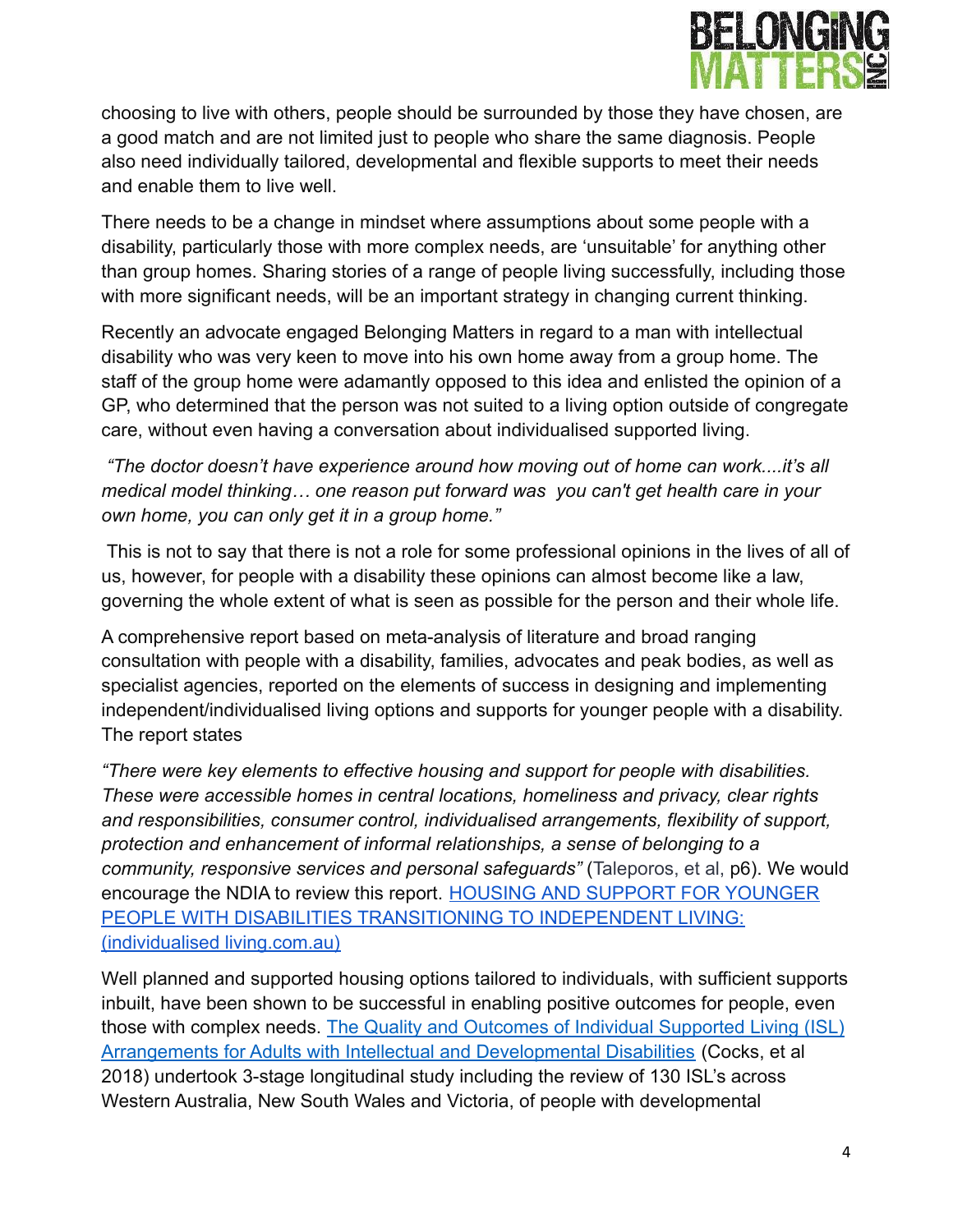

disabilities living in their own homes. The study found a range of benefits for individuals, in individualised supported living arrangements including the potential for people's networks and friendships to expand. Likewise, while the study found 'host' arrangements relatively uncommon, they described some of the outcomes of these as 'quite impressive' (p14). The study found that 'participants did the things that other people do in their homes, and their homes reflected (their) personalities" (p19).

The researchers also stated *"adults with all levels of support need can be supported to live in an ISL arrangement. One quarter of participants reported high support needs, half had moderate support needs, and the final quarter had low support needs. The support participants received ranged from minimal drop-in assistance of less than one hour up to 233 hours of paid and unpaid support per week." (Cocks and Thoresen, 2017, p3)*

The study also found that not all ISL's were equally successful in the outcomes they enabled for people. The study found there are key features that support the effectiveness of ISL such as leadership, my home, one person at a time, planning, control, support, thriving and social inclusion. McVilly et, al (2017) summaries these key themes and attributes in this brief article, You Can't Solve [Homelessness Through Housing Alone](https://12fa360f-fae0-657a-c249-b252f0f4108a.filesusr.com/ugd/c77aca_0eae2b2fc67244fa8e31625f8d26c575.pdf). These key features are also illustrated in Cameron's story ["A Home of My Own"](https://12fa360f-fae0-657a-c249-b252f0f4108a.filesusr.com/ugd/c77aca_a15351a7693749ab85f75cf33f3040ee.pdf)

### **Capacity building, and maintaining a vision for an ordinary life**

People with disabilities are subject to widespread disempowering beliefs about what is possible for their lives. The consultation paper aptly names the experience of 'chronic disempowerment'. The NDIA, Independent Advisory Council (2015) stated that Capacity building is crucial in enabling people with a disability to engage in their community & reduce reliance on services.

We have found that education, capacity building and reflective practice is needed to empower people with disabilities, families and professionals to imagine alternatives to congregate care. The service system perpetuates the notion that people with a disability need to live with others with disabilities and 'in care'. Capacity building is a powerful mechanism to open people's vision as to what is possible in regard to an ordinary home and life. It also challenges myths, assumptions and bias. Without concerted efforts to share, maintain and enact this vision, it is too easy for people to enter into or remain long-term in segregated housing, believing nothing else is possible.

As part of our submission, we asked people with intellectual disability living in their *own* home why this was important

*"I can just do what I want - I have more freedom".*

*"I can have my own space and just be me".*

*"It just feels cozy, and it has good surroundings."*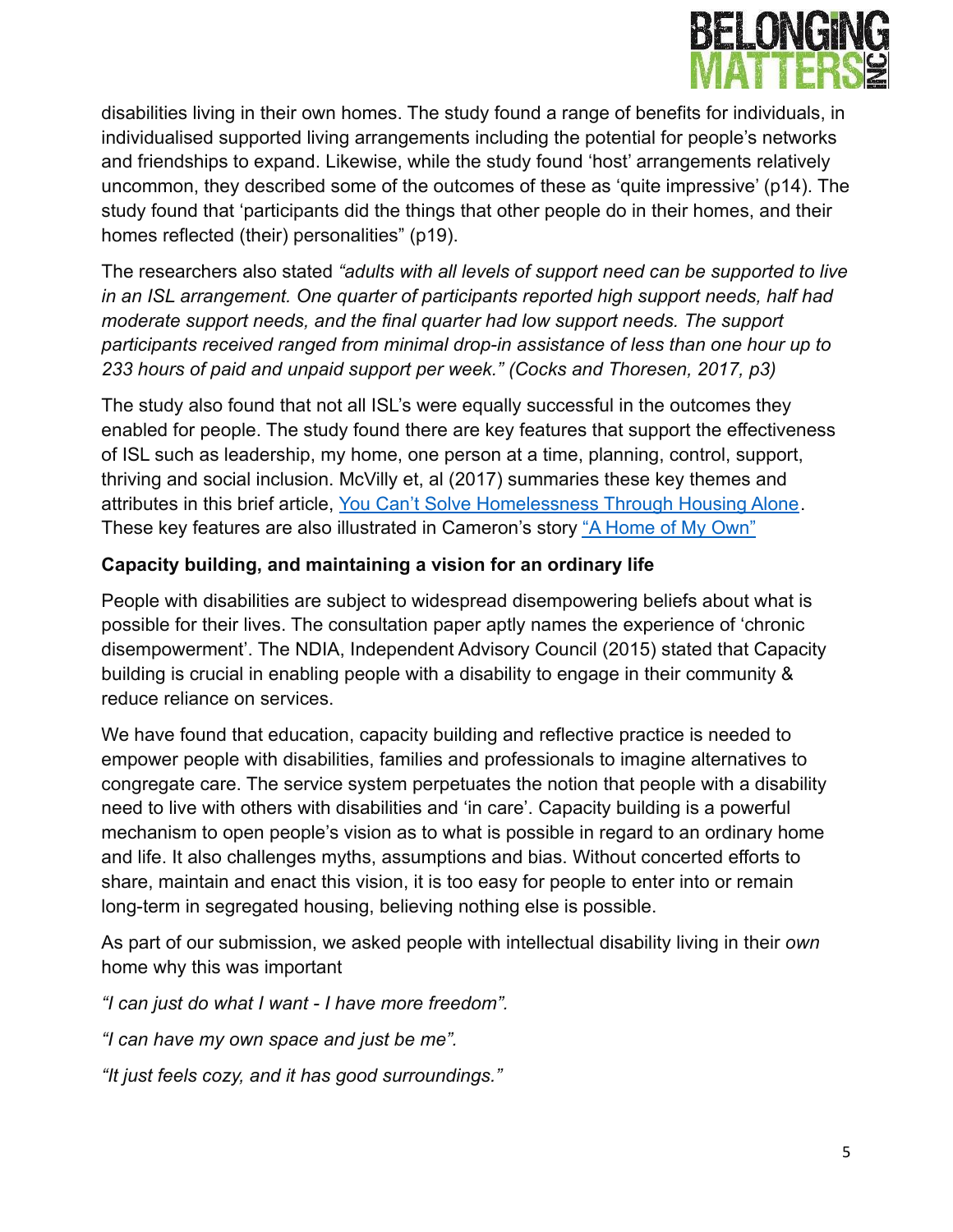

People also emphasised that home should be a place where people are able to grow, develop and become as independent as possible.

*"People, once they get into a home, they should be able to do things, like cook for themselves."*

*"I've grown up a lot, I pay my own bills, do my own laundry."*

*"I have chosen what my home looks like."*

*"I can do what I want, (when I want) watch TV, go out, stay up late."*

Such ordinary things are what most Australians would consider minimal standards and rights. However, these ordinary and typical experiences are often not the experiences of Australians with disabilities in congregate living because there are too many competing agendas and needs.

Belonging Matters believes in good reflective practice i.e stepping into the life of a fellow human being. This practice helps us to prevent the risk of further wounding people with a disability and offering people alternatives that are not valued or typical or that we would simply not accept. For example, 'would I be happy living in a similar situation or spending my time in a similar way to this person with a disability?' 'Is this activity, pathway or experience typical? Does it represent what others without disabilities experience?'

A sibling commented on the importance of capacity building when assisting his brother to move from a service arrangement into his own home:

*"I really agree about just the sheer, just how dominating some services can be, they have clear conflict of interests, as well making decisions supposedly in the best interests of a person…we were basically told that my brother would end up in a group by almost every service provider, It really just took kind of seeing alternative models like proposed by Belonging Matters. And then, one of his family members, me, just advocating and advocating and pushing back against this dominant best interest approach that they sort of pretend is neutral and comes from a place of professional, you know, evaluation, but is actually just an opinion that's really just based in in very negative messages about people with disabilities*

"*It was so important to have those conversations (*about an ordinary life*) to counter the negative messages we had been given, all my brother's life."*

### **Good capacity building:**

- Involves people with disabilities and families sharing their stories about living in their own home with a range of in/formal supports.
- Engages and supports the leadership of people with disabilities and their families.
- Listens deeply to people and is about 'walking with them' as unique human beings over time.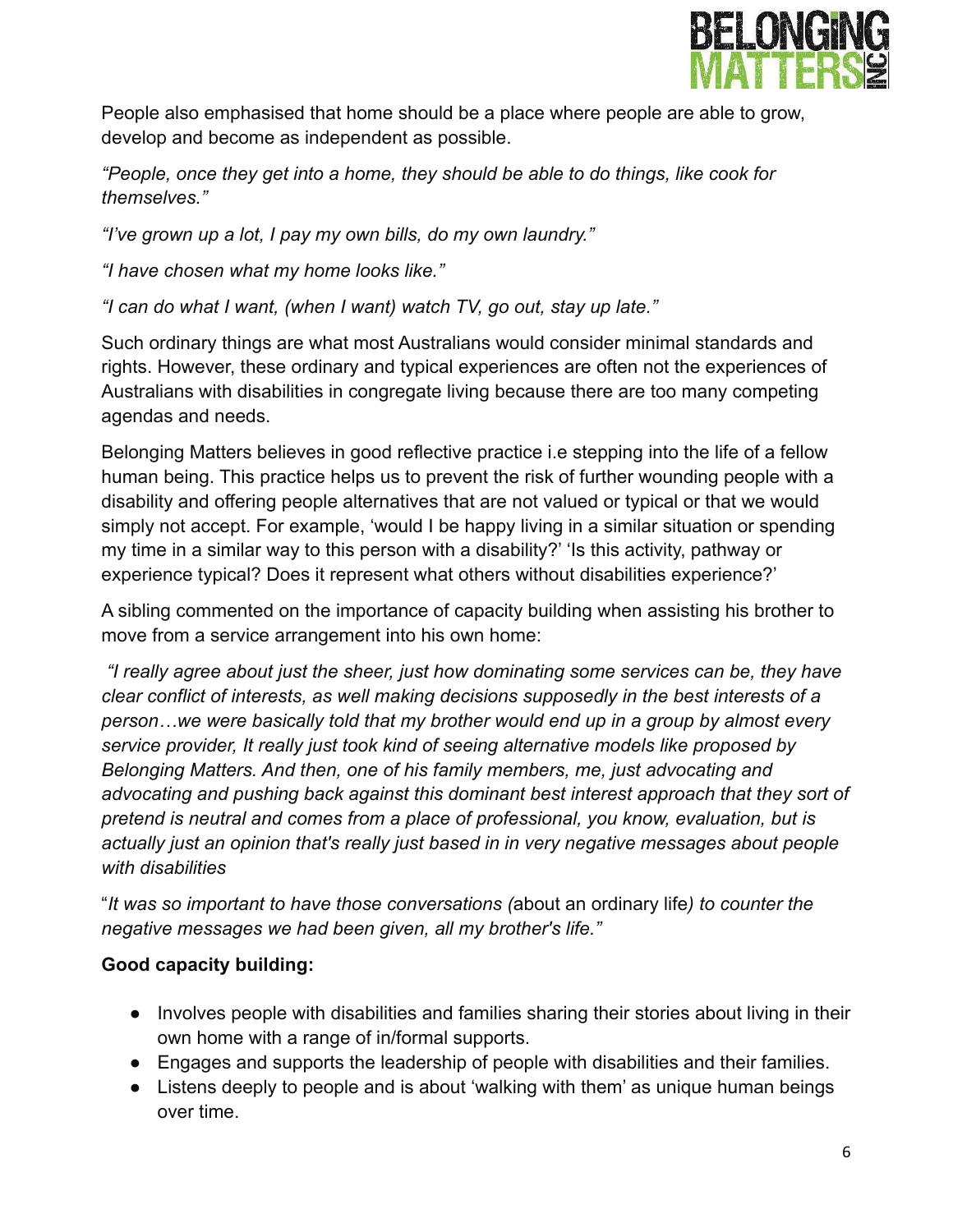

- Has strong, clear, principled leadership at all levels to enable people with a disability to have full, meaningful, personally relevant and inclusive lives.
- Shows people what is possible and it holds firmly to a vision of typical home and home life and does not give in to bureaucratic or system compromises.
- Assists **each** person to develop their own vision and live in their own home, one person at a time.
- Breaks down and addresses fears.
- Challenges deeply held beliefs and damaging stereotypes.
- Celebrates the positive.
- Is a continuous journey, not a one-time occurrence.
- Makes good practice widely and practically understood within organisations and the sector.
- Considers risk aversion so it doesn't trump the opportunity for a good life but rather asks what safeguards need to be in place to enable this person to live in their own home.
- Shares knowledge and succession planning so that wisdom and good practice doesn't depend on the presence of a few people.
- Recognises the realities of the lives of people with disabilities and the ways people are disempowered and offered options that are not typical or valued.
- Understands the impact of services and that the over dependence on paid supports can be isolating, disconnecting and disempowering.
- Engages those with the power to make change to understand why a change journey is urgently needed.
- Understands and reveals the limitations and impact of segregation and congregate care .

## **Investments in the sector**

Much of the innovation in regard to individualised living arrangements has been driven by people with a disability and families. There is very little service innovation that is guided by the themes and attributes outlined in the ISL research. We do not mean "drop in" support but services with vision, who can not only assist people to imagine, plan and move into their own home, but engage a range of support and relationships (not just paid) and assist the person to think about how they contribute to the social and economic fabric of their community.

Grants and financial support that stimulate good practice, exploration and innovation in regard to individualised support living may stimulate and support leadership examples.

One model, for example, that we have found particularly useful for people with intellectual disability is homeshare. Homeshare has a long history and is based on an exchange of social capital i.e. 'I have a room in my house and I invite you to live rent free in return for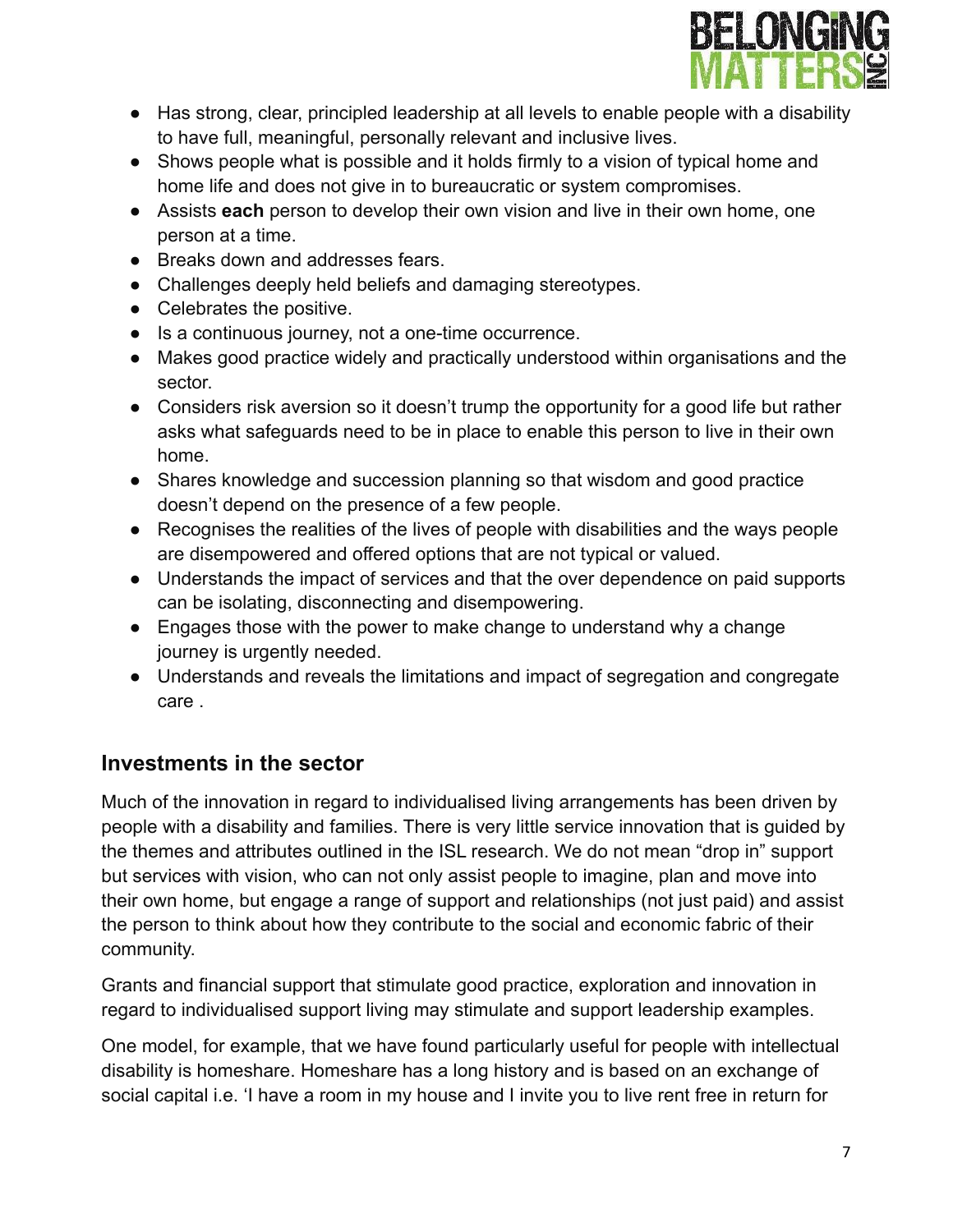

support and/or companionship'. This model is extremely useful for people who require 24 hour support and it avoids costly formal supports. It also offers a more natural relationship. Yet there is little investment and exploration of this model. Also, restriction and confusion about how NDIS funding can be used. For example, it can pay the homesharer but not the homesharer's portion of the rent directly to the landlord in leu of support. Although the new Individualised Living Options (ILO) funding might support this model, few planners are aware of it and there is much confusion about the NDIA's policy in regard to rent reimbursement. For the amount that makes rental and support affordable in a homeshare arrangement, it is often a stumbling block for the NDIA and planners. Yet, in comparison, SIL arrangements that cost so much more are widely supported.

Support agencies, planners and even NDIA staff need to be equipped to assist people with a disability to explore a range of housing options that afford people the same opportunities in regard to home as other Australian citizens. It is not enough to rely on uniformed choice. People need the exposure and opportunity to explore a range of options and not be pigeon holed into congregate care.

A person with an intellectual disability, who was supported by Belonging Matters, when asked what kept him from initially speaking up about a living situation and day to day activities that he was very unhappy about, said he wanted to *please others* and agree with them. It was not until this person had the support of those who believed in individualised supported living and an inclusive life that they felt able to speak up strongly. He has now lived in his own home for nearly 20 years!

A participant in the housing and supports research focused on young people also poignantly said

*"Group homes are for parents, but they don't have to live in one."* (Taleporos, et al) p31

### **Enabling a transition to living in one's own home and the right to housing journeys**

People with a disability are also less likely to experience housing 'journeys' in the same way that other Australians do, including having the opportunities to experience and enjoy different housing options, reflecting different opportunities, preferences and stages of life. The complexity of housing generally, and particularly for people with disabilities means that once a housing 'solution' is found, people often remain there for long periods of time or their entire lives. People with disabilities should have opportunities to experience a range of preferred living options throughout their life.

The importance of 'trailing or tasting' also cannot be underestimated in enable a person to move into their own home. Many people, both families and people with a disability associated with Belonging Matters talk about the importance of a staged approach to moving out of home e.g. staying in their new place a few nights per week, staying at an Airbnb for a short period or at the home of a friend or extended family member. This enables the person to trail, discover might be needed, live away from the family home and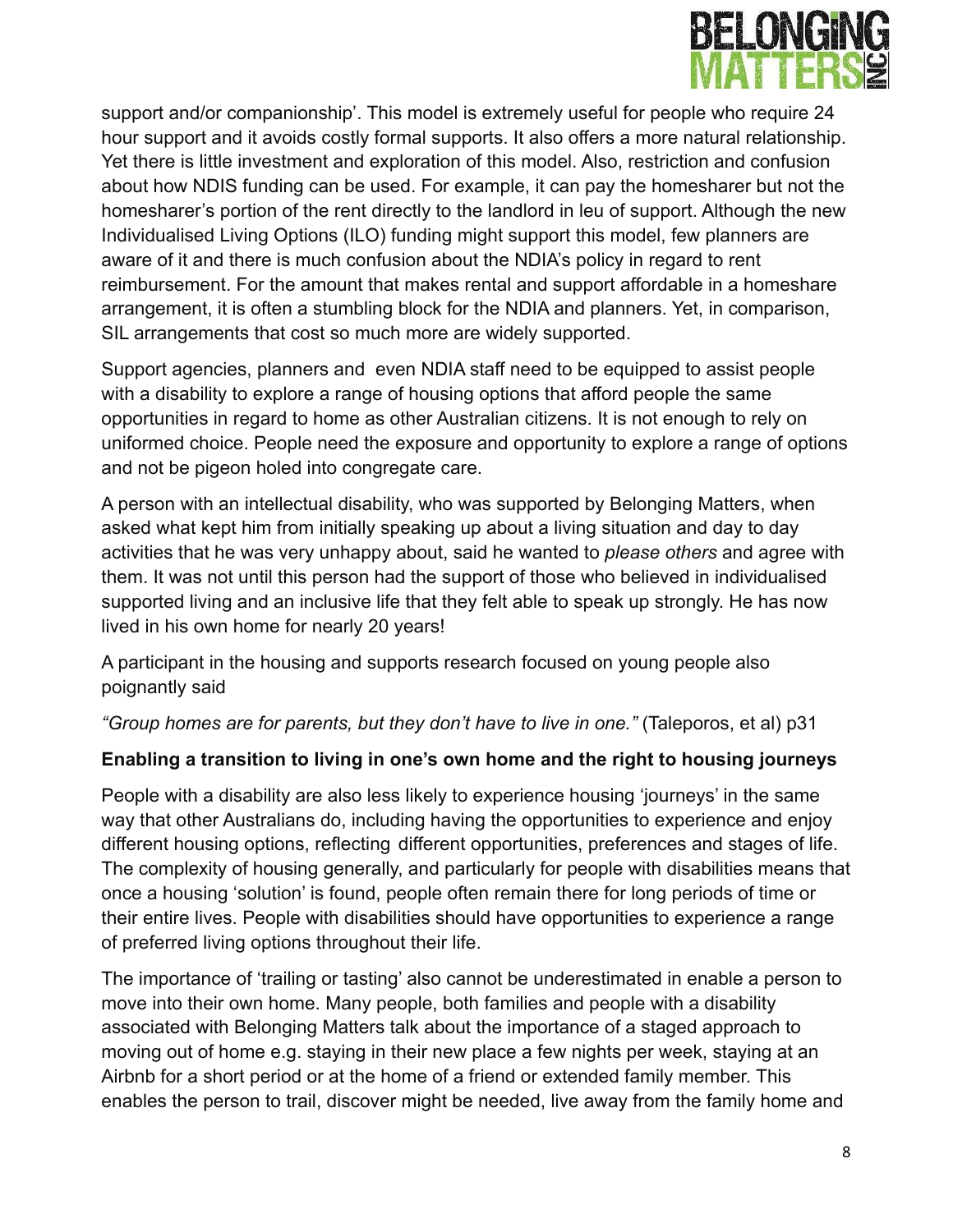

build skills and confidence. Similar strategies were employed by some families involved in the other research cited. Without enhanced ability for NDIS funding to enable people to trial and taste, their housing journeys can be stifled.

### **Planning is an ongoing, supportive process built around people with a disability, families and supporters**

Planning processes in the context of the NDIS are undertaken within a very limited timeframe, with significant decisions around a person's life often made with strangers within the context of a one-hour planning meeting. These meetings are facilitated by a planner who, may aim to introduce new concepts and opportunities to the person with a disability and their supporters, knows little or nothing about the person and their life. They are also lacking the opportunity to build the critical high level of trust and nuanced knowledge that is necessary to help understand what is needed, and what is possible for someone.

Planning needs to occur continuously over a significant period of time and should not be led by time-pressed paid professionals. Planning needs to deeply engage and enable the people who most love and care about the person, while keeping the wishes, preferences, dreams and voice of the person at the centre, and working in ways that enhance that person's voice. These invested people are most often close friends and/or family, but they also must be those who are able to imagine, or be skillfully supported to imagine, a good life.

A person with a disability told Belonging Matters – *"it's sometimes good to have family that is not your immediate family, like your uncle or your aunty* [involved in helping you build a good life]. *Mum and Dad often think they know best but sometimes they just don't listen."*

When wanting to move into her own home, this person said *"sometimes Mum and Dad just needed a push from someone outside"* (Referring to the facilitator of her Circle of Support).

Both the above quotes point to the need for skilled facilitation of planning, especially when this involves significant decisions or transitions. This role may be paid or unpaid, but requires someone who is truly invested in a good life for the person and has the requisite set of skills and time to enable and engage others.

The consultation paper cites the importance of advocacy, as well as peer support and both these support structures will play a critical role for many people in the NDIS, particularly, as is mentioned, for those people with a disability who have limited or no informal supporters. However, where the person is in need of significant support to make progress towards their goals, there also needs to be a mechanism for key supporters to come together regularly around the person and help them enact the life they are wanting to create. Well informed and facilitated Circles of Support are one effective mechanism for enabling support around a person with a disability to progress towards their goals, if they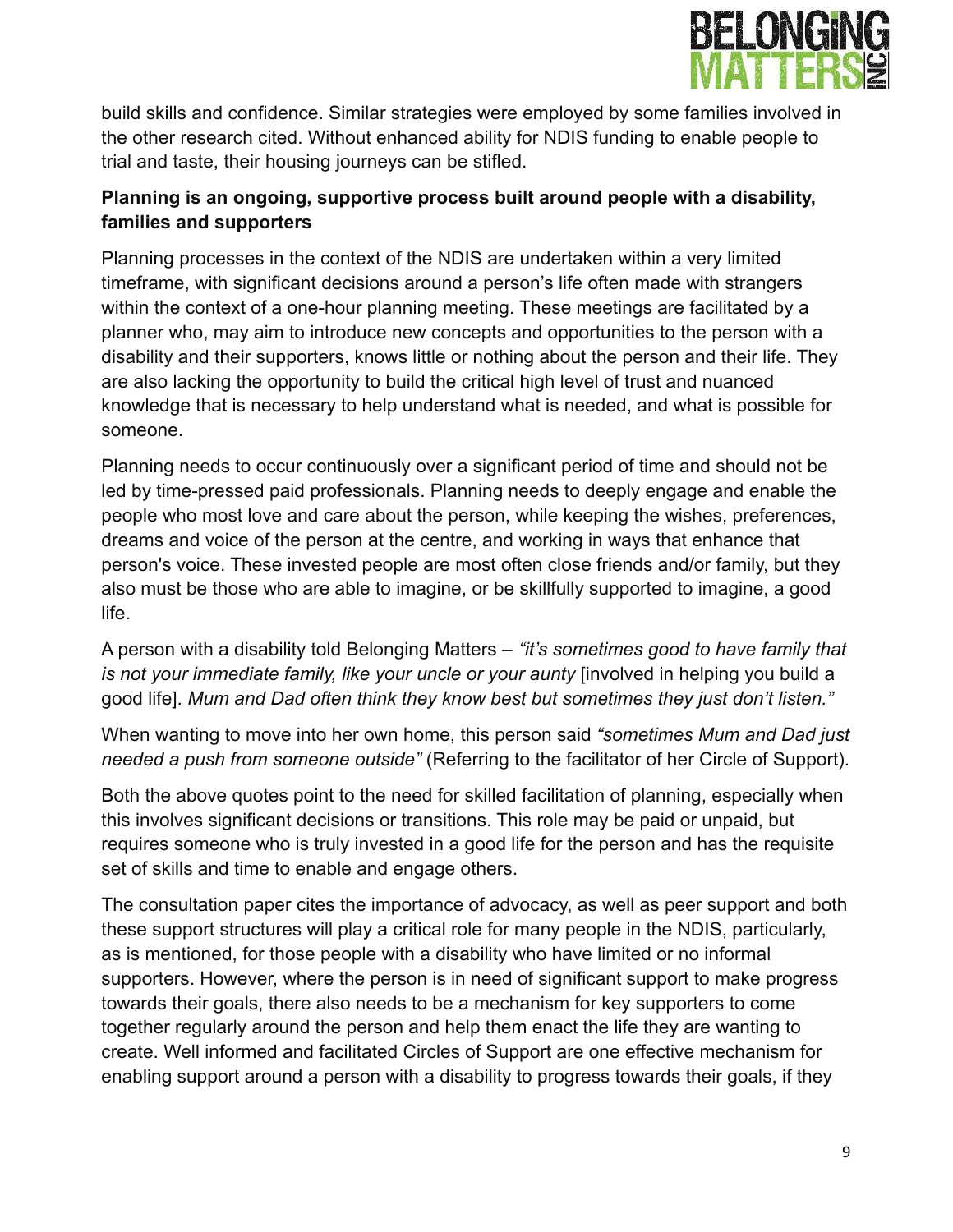

have vision and are used well. Whatever the mechanism, it needs to uphold the person and the sanctity of home and not be dominated by service rules and regulations.

### **It's not enough to have a home – But a life embedded in community and relationships**

*"There needs to be a much richer understanding of what home is - a richer understanding by LAC's, planners, families, people with disabilities, service staff."*

*"That home is about a sense of belonging, having connections, being known and involved in the local area, being near amenities and being able to come and go and get around easily and safely, having people you can call on, knowing neighbours, knowing where the safe and friendly places are."*

Reflecting on his journey with Belonging Matters, one person with a disability spoke about his experience of moving from a bungalow at the back of the family's rural property into his own home in the heart of community.

*"I was isolated, a bit depressed. I didn't have work; I went to a day service and didn't like it. I didn't have many connections. I have been able to turn my life around, I have work, I have worked for 16 years, I volunteer at a farmers market, I have friends, people from my high school, we catch up."*

It is crucial that alongside planning and visioning around home, there is an investment of time, money and energy into thinking about and helping people build informal supports, valued roles and connection to the neighborhood and community. Having roles of contribution makes us feel valued and opens up our networks. Being well known and connected with neighbours and other community members provides an important safeguard e.g.. neighbours checking up on each other during COVID.

It's simply not enough to have a roof over one's head. Human beings need connection, relationships, purpose and opportunity to contribute to the lives of others in their communities.

### **Investment in new housing models**

The sentiments and proposed actions within the consultation paper outline some positive and concrete steps to achieving greater housing choice and better homes for people with a disability. However, new individualised home support models, including ILO, must be sufficiently understood and funded to be successful and incorporate the supports people need. Without adequate understanding and investment, these arrangements can break down or in other ways are unsuccessful.

ILO represents a critically important ideological shift which says that people with a disability should experience home life in ordinary and typical ways, rather than in specialist settings, and tries to make this vision a reality with each person. If early ILO's are unsuccessful, it will have a range of negative consequences such as lack of confidence in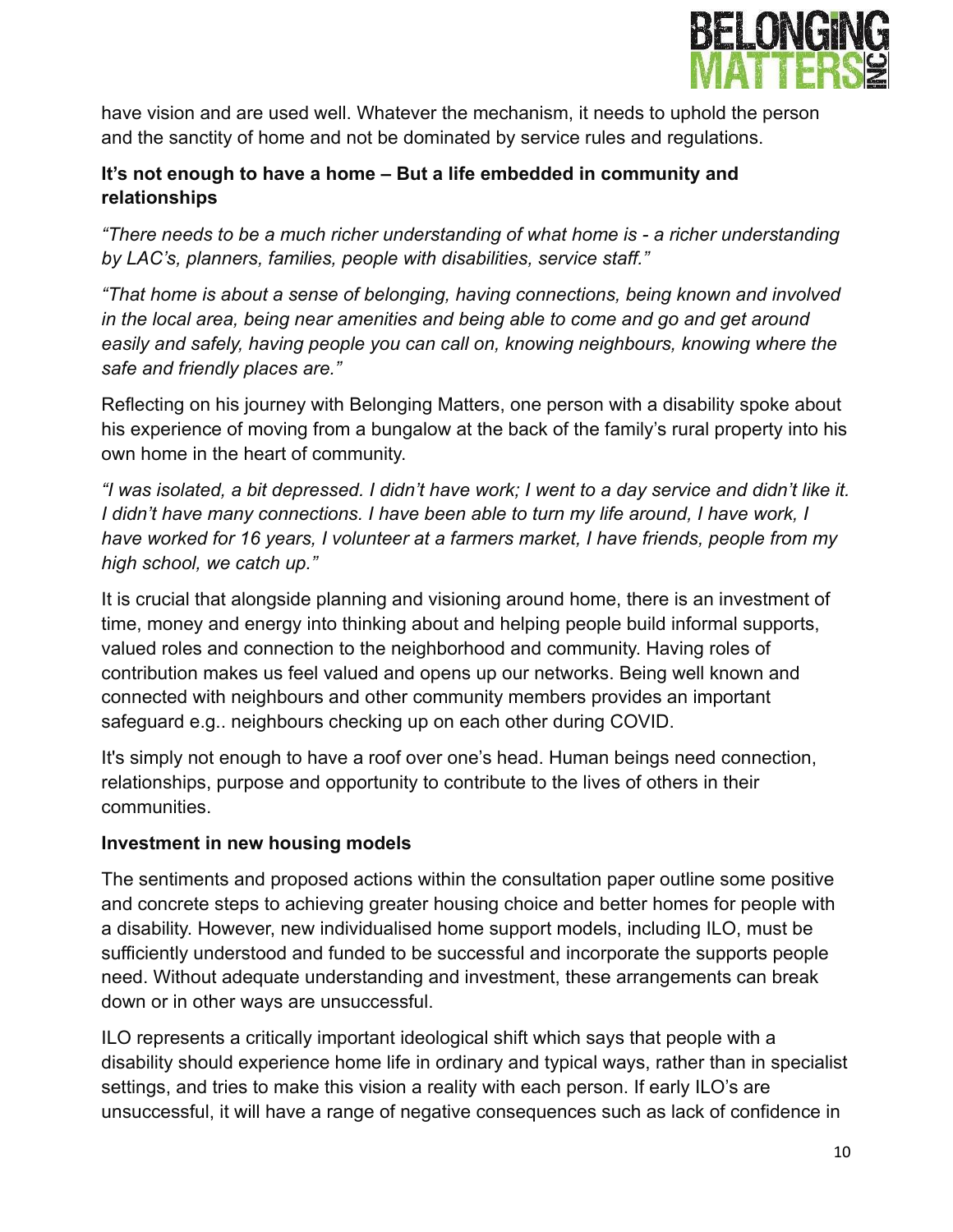

the model by people with a disability and families, lack of confidence in providers or potential providers and negative impacts on people with a disability and their supporters, who with great courage and hope are creatively leading change. The cost of group home living is very high. (The consultation paper indicates that "*when SIL payments were at their highest (Quarter 4 2019-20), the average annual cost of SIL was \$325,000 per participant.*" (NDIS Consultation Paper: An Ordinary Life at Home, page 12). The investment and leadership in ILO is crucial and implemented well, can contribute to better outcomes and reduce the costs to the scheme.

### **Increasing housing affordability**

Housing affordability is an issue for all people, however if people do have access to paid employment, then they don't have the same means to afford rent or a mortgage. Innovative schemes like *shared equity* give people the opportunity to eventually pay off a home. Yet, this scheme is severely under-resourced. Homeshare arrangements, with income earners, can make rental more affordable as a person's support cost and rent can be offset. Capacity building for people and families about trusts and home affordability is vital along with investing in and supporting people with an intellectual disability in mainstream employment.

### **An investment in leadership and a commitment to transition from congregate living**

In Australia, we see very few efforts to transition people with a disability out of congregate living, which are now represented by existing group homes. If we believe in equality and people's basic human needs to have a real home (not a service), then the dismantling of the congregate care system needs to be a priority. The following provides some recommendations to extend this work:

- Develop clear policy direction.
- Learn from and harness the leadership of those who have created ISL. There are many good examples throughout Australia of individualised supported living arrangements.
- Foster leadership in regard to ISL.
- Fund and support good innovative ISL demonstration projects, by leaders with vision and positive values as a catalyst for further progress.
- Support people with a disability and their families to share their stories.
- **●** Set timelines in regard to transforming outdated congregate care models.
- Incentivise and support services to invest in service transformation, away from congregate care models.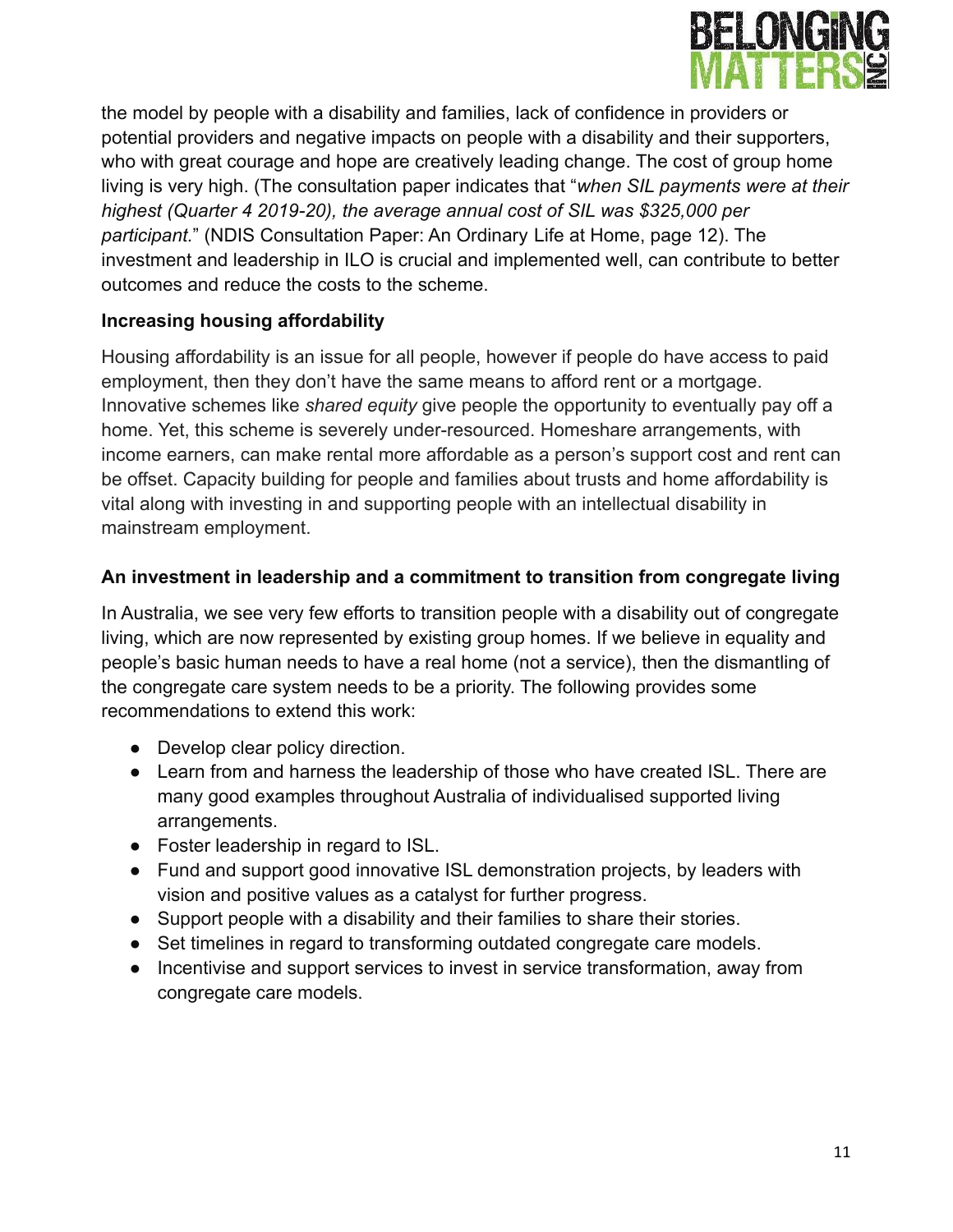

### **Access to independent advocacy/skilled and knowledgeable mentors and capacity building supports for people in group homes especially those who have few informal supports**

It is vital that people with a disability who are the most isolated, such as those who have no family and few or no informal supporters, are provided with more support to be able to understand and consider their choices in regard to key areas of life, such as where they live. Participants with little or no informal support should be identified as a priority and be supported to enter into conversations about their options. This work will need to occur over time, so people should be given the opportunity to link with independent advocates or mentors who can support them over a significant period. Options for building people's informal networks should also be considered in this work.

### **Stories and examples of what works and understanding what it takes**

The consultation paper makes clear that the sharing of stories about successful individualised living options will be an important part of the work to help encourage and support more diverse and positive homes being created with people with a disability. Positive stories will be an important part of encouraging a range of stakeholders to consider and pursue ILO housing options. Likewise, demonstration projects that illustrate the diversity of ILO will be an important way for people with disabilities, their supporters and the sector to better understand and feel confident about the possibility of this type of housing.

However, this also needs to be supported by a deep understanding by the Agency and providers and families about 'what it takes' to successfully implement and maintain a wide range of ILO's. Broad ranging consultations and conversations with people with a disability and families who are successfully making ILO's work are needed, as well as the engagement of providers who have an established history in good quality individualised supported living. This could provide an understanding of what it takes, including for example, successful examples how each person is assisted to plan and move into their own home, successful planning for contingencies, what constitutes sufficient time and capacity to coordinate ongoing supports, elements that are needed to enable stability in the running of the ILO (for example certainty and continuity of funding), reflection and renewal.

### **Stories of people having valued lives in ordinary homes**

As part of the [National Alliance of Capacity Building](https://www.nacbo.org.au/) Organisations (NACBO), Belonging Matters contributed to a submission to the Royal Commission published in June 2020 called *[The Meaning of Home](https://static1.squarespace.com/static/5bf36a1870e80242b101f6f8/t/5f640ff0ab0bc632f07ec3cd/1600393208750/NACBO+DRC+Meaning+of+Home+20+Stories+Sept20.pdf)*. This outlines 20 stories of people with a disability living in their own homes. The submission highlights different areas of best practice that enabled people to move into their own home. We would like to refer the NDIA to this document as it provides a range of examples of successful contemporary housing models.